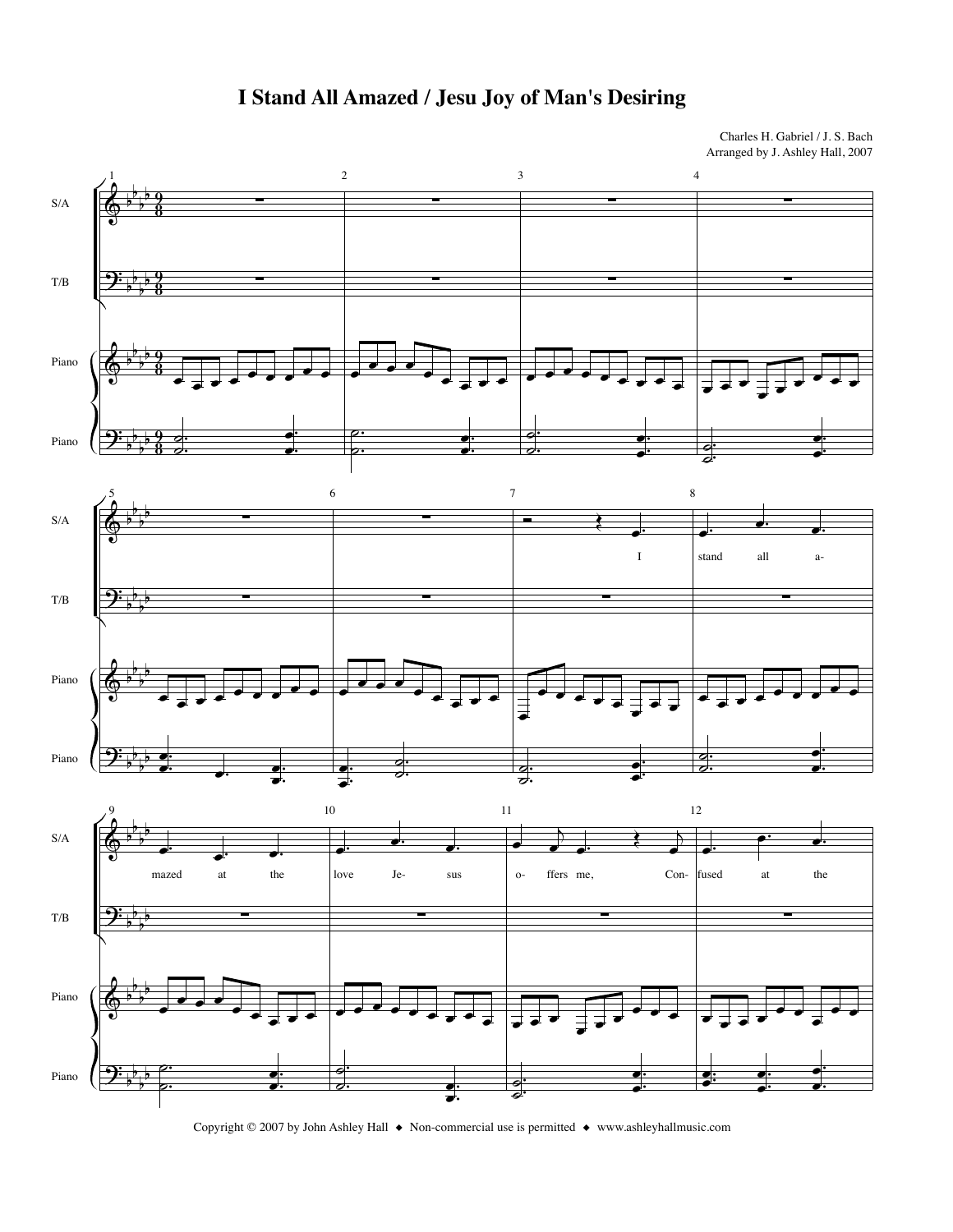





Copyright © 2007 by John Ashley Hall  $\bullet$  Non-commercial use is permitted  $\bullet$  www.ashleyhallmusic.com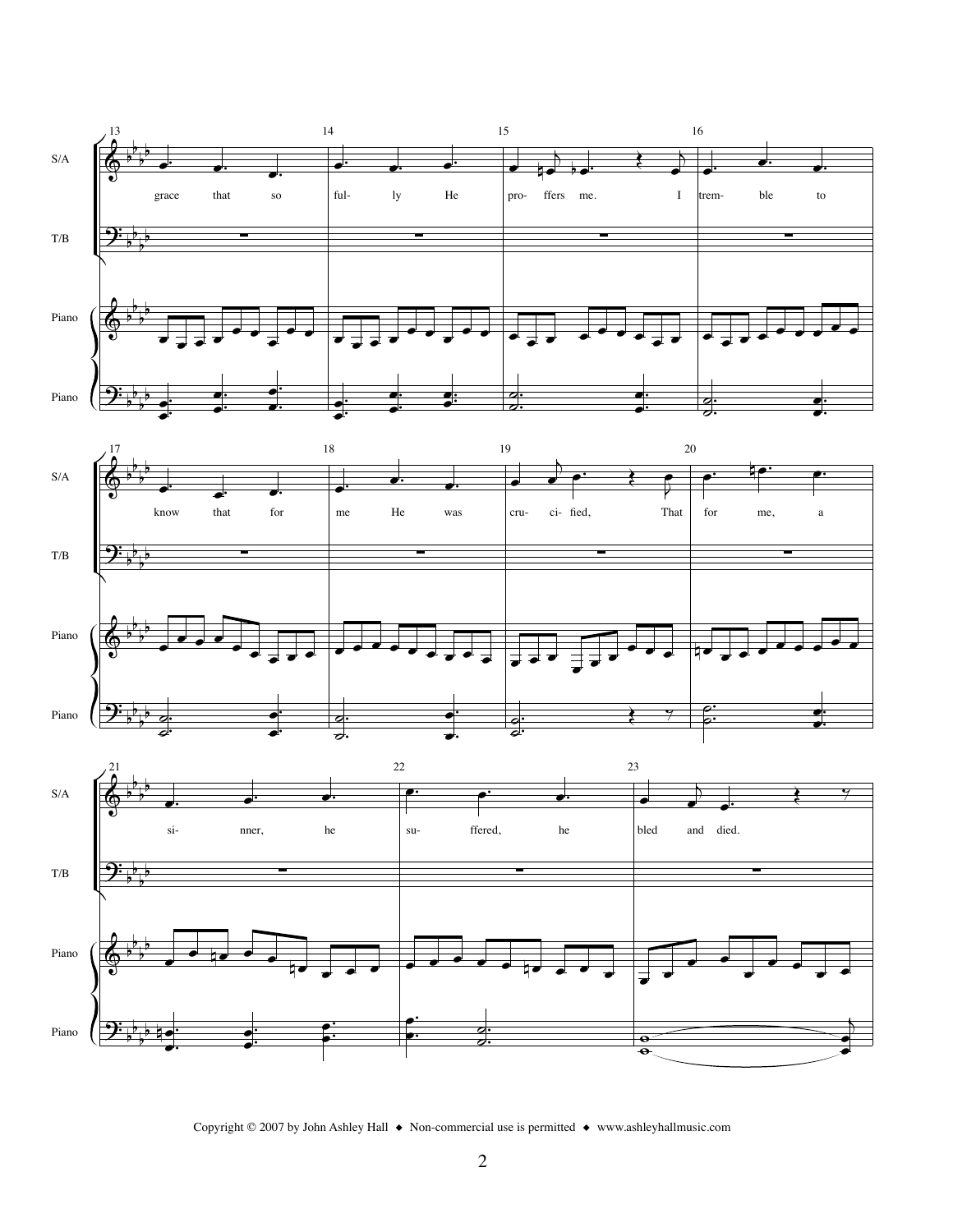

Copyright © 2007 by John Ashley Hall  $\;\blacklozenge\;$  Non-commercial use is permitted  $\;\blacklozenge\;$  www.ashleyhallmusic.com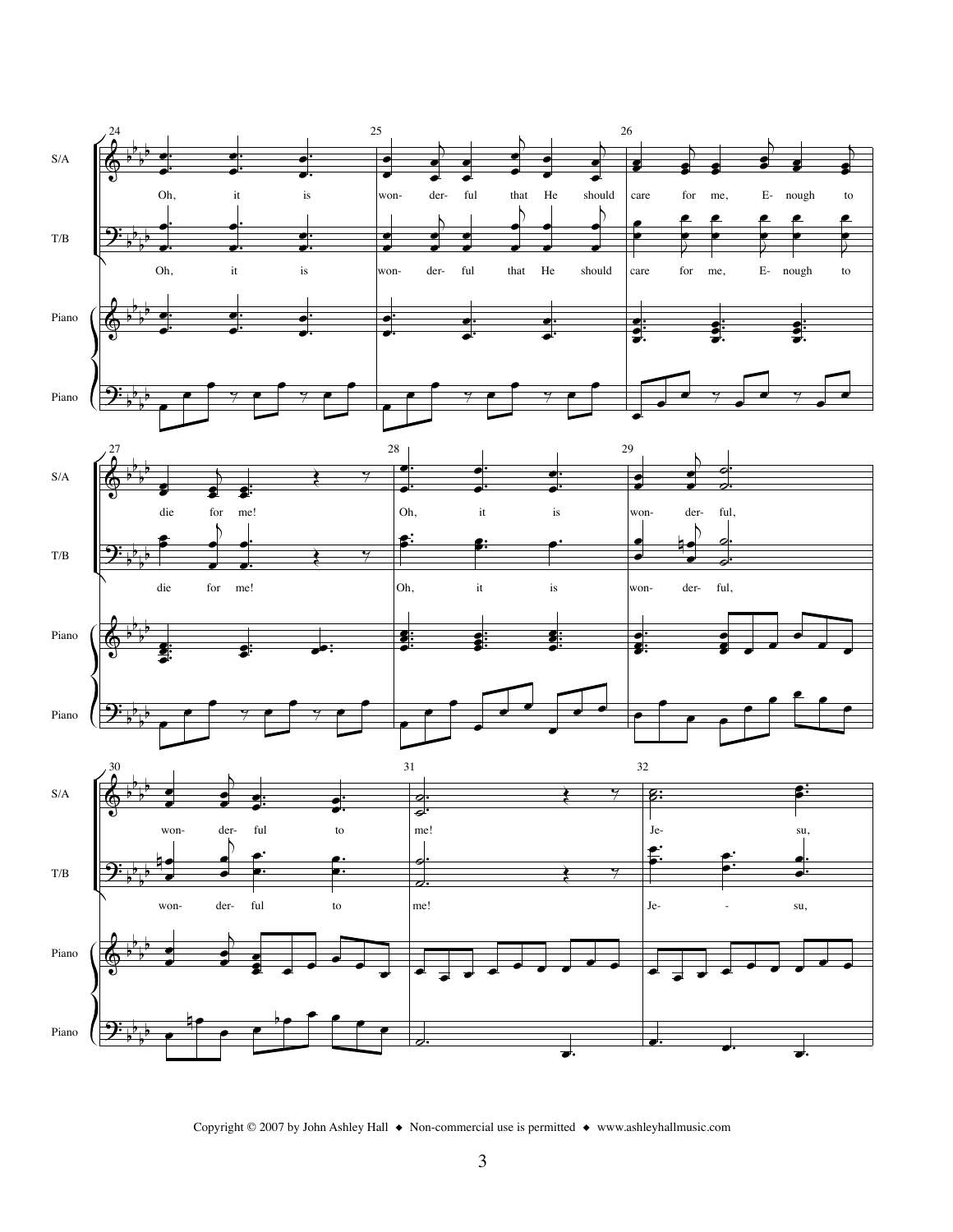

Copyright © 2007 by John Ashley Hall  $\bullet$  Non-commercial use is permitted  $\bullet$  www.ashleyhallmusic.com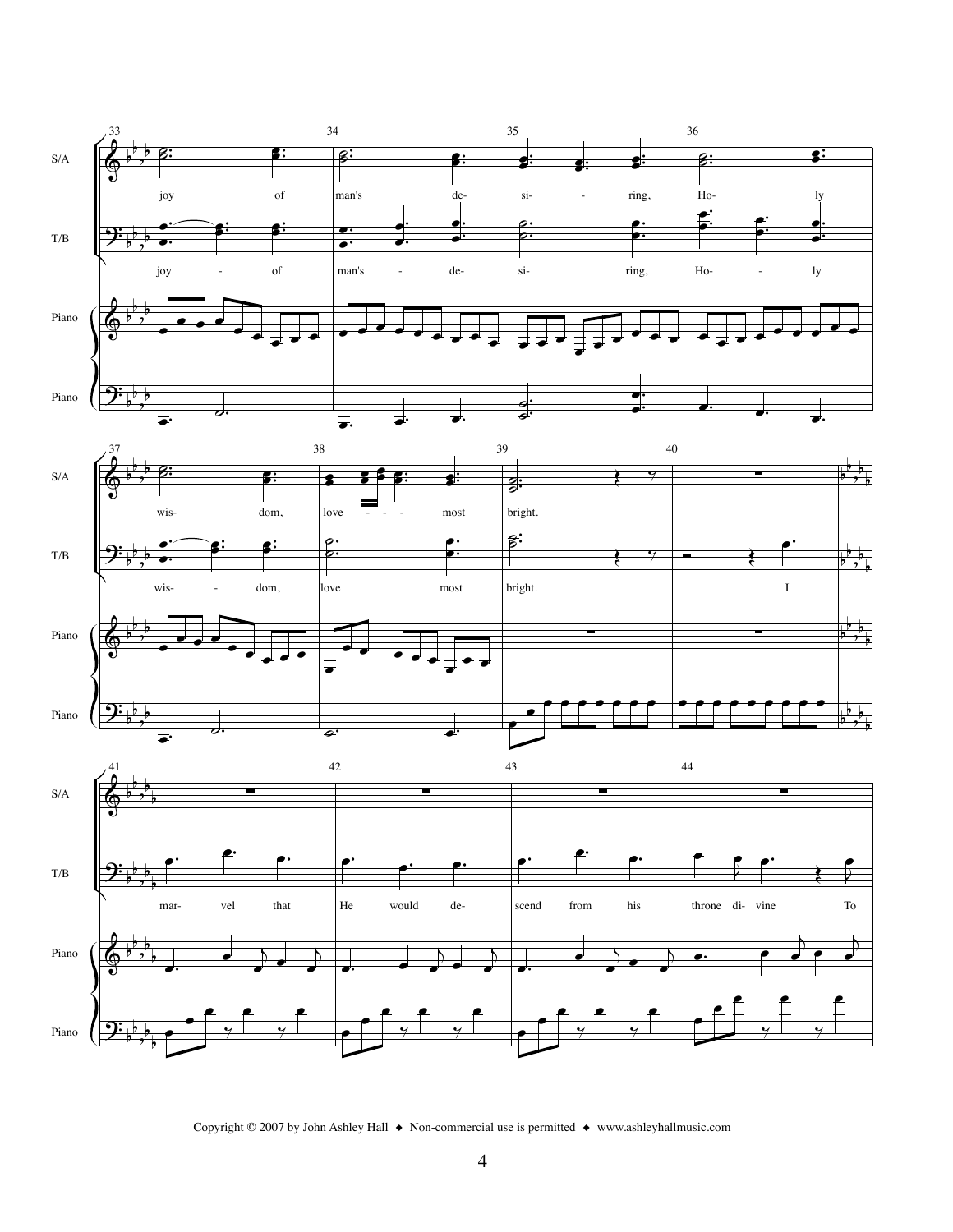





Copyright © 2007 by John Ashley Hall  $\bullet$  Non-commercial use is permitted  $\bullet$  www.ashleyhallmusic.com

5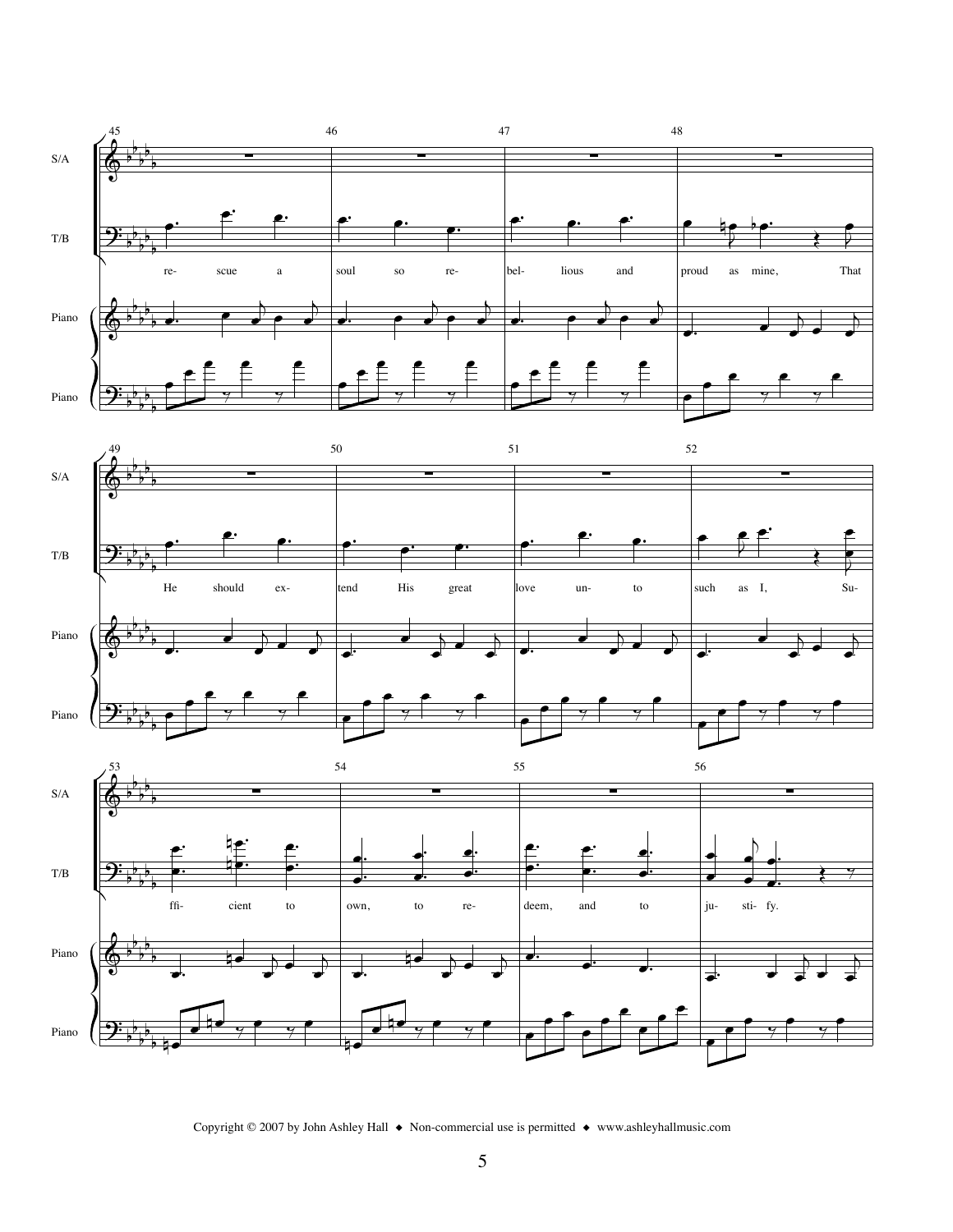





Copyright © 2007 by John Ashley Hall  $\bullet$  Non-commercial use is permitted  $\bullet$  www.ashleyhallmusic.com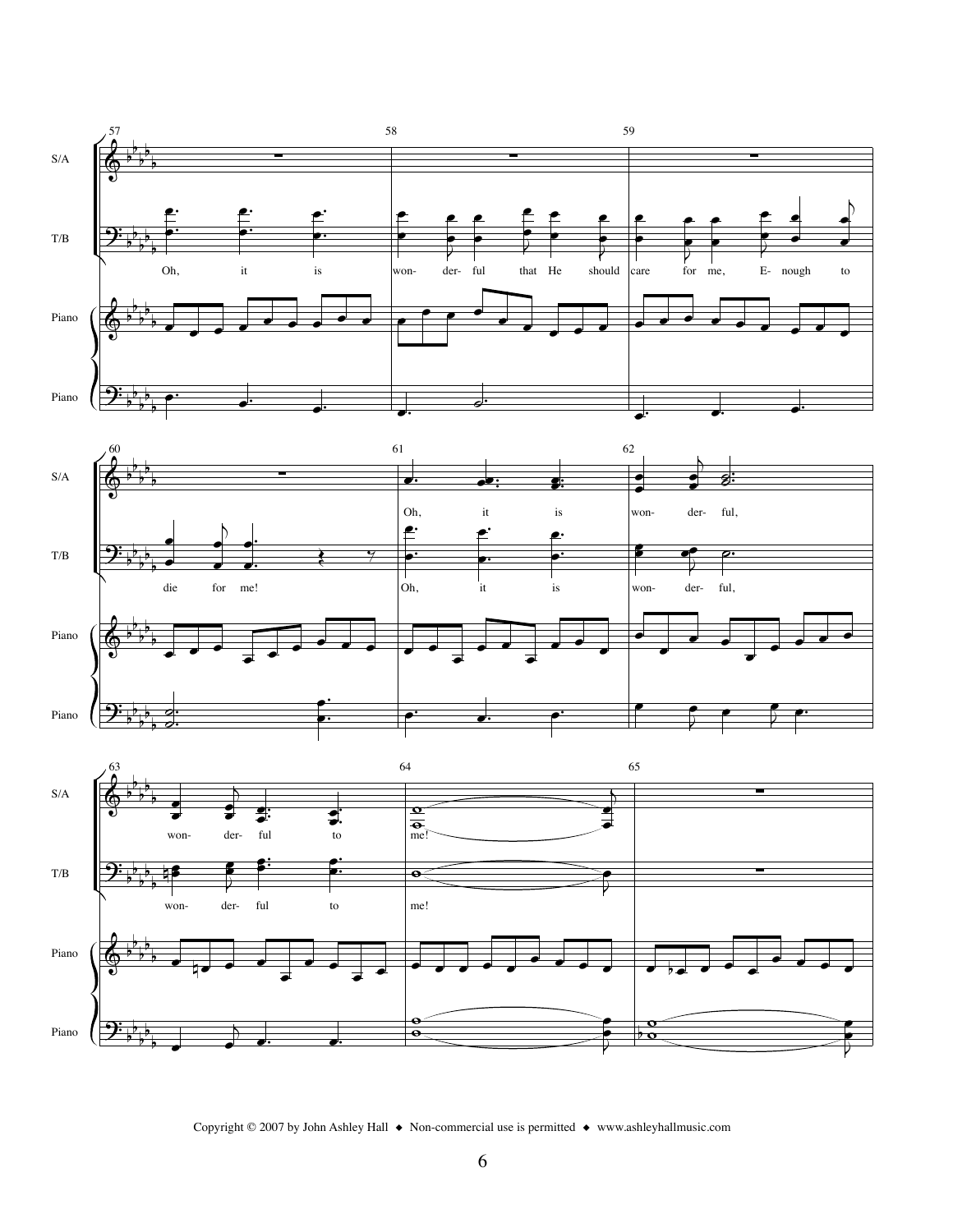





Copyright © 2007 by John Ashley Hall  $\bullet$  Non-commercial use is permitted  $\bullet$  www.ashleyhallmusic.com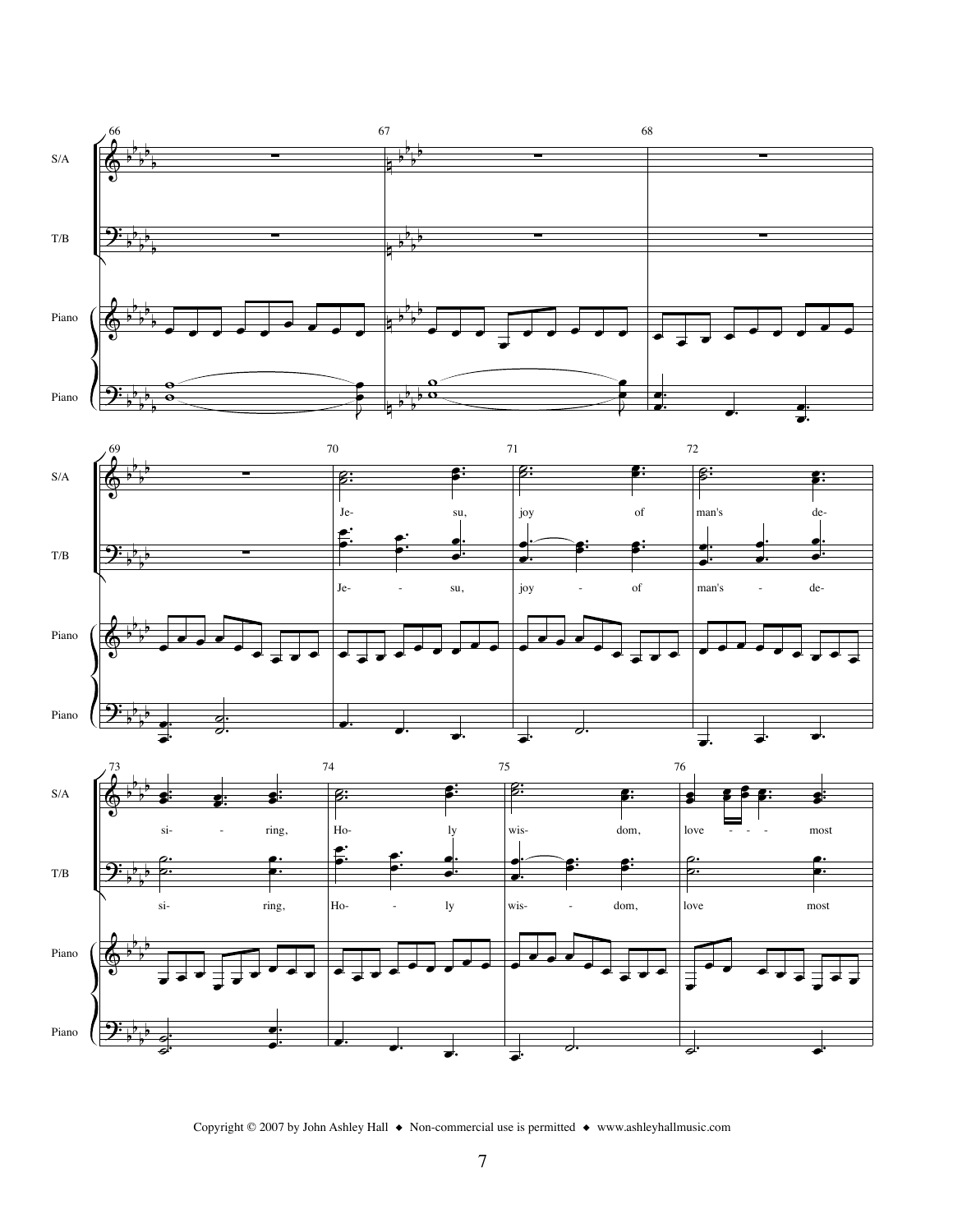

Copyright © 2007 by John Ashley Hall  $\bullet$  Non-commercial use is permitted  $\bullet$  www.ashleyhallmusic.com

Piano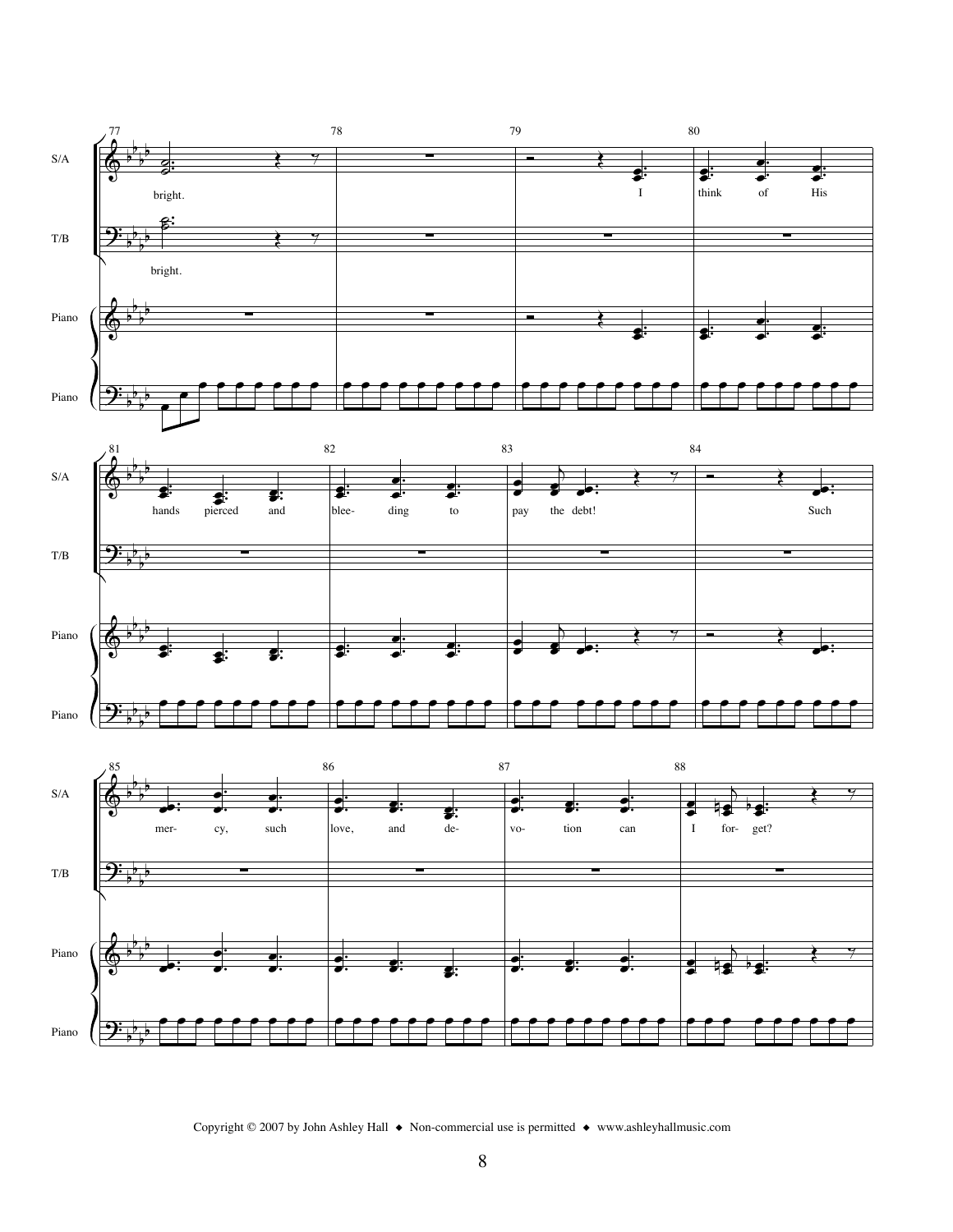





Copyright © 2007 by John Ashley Hall  $\bullet$  Non-commercial use is permitted  $\bullet$  www.ashleyhallmusic.com